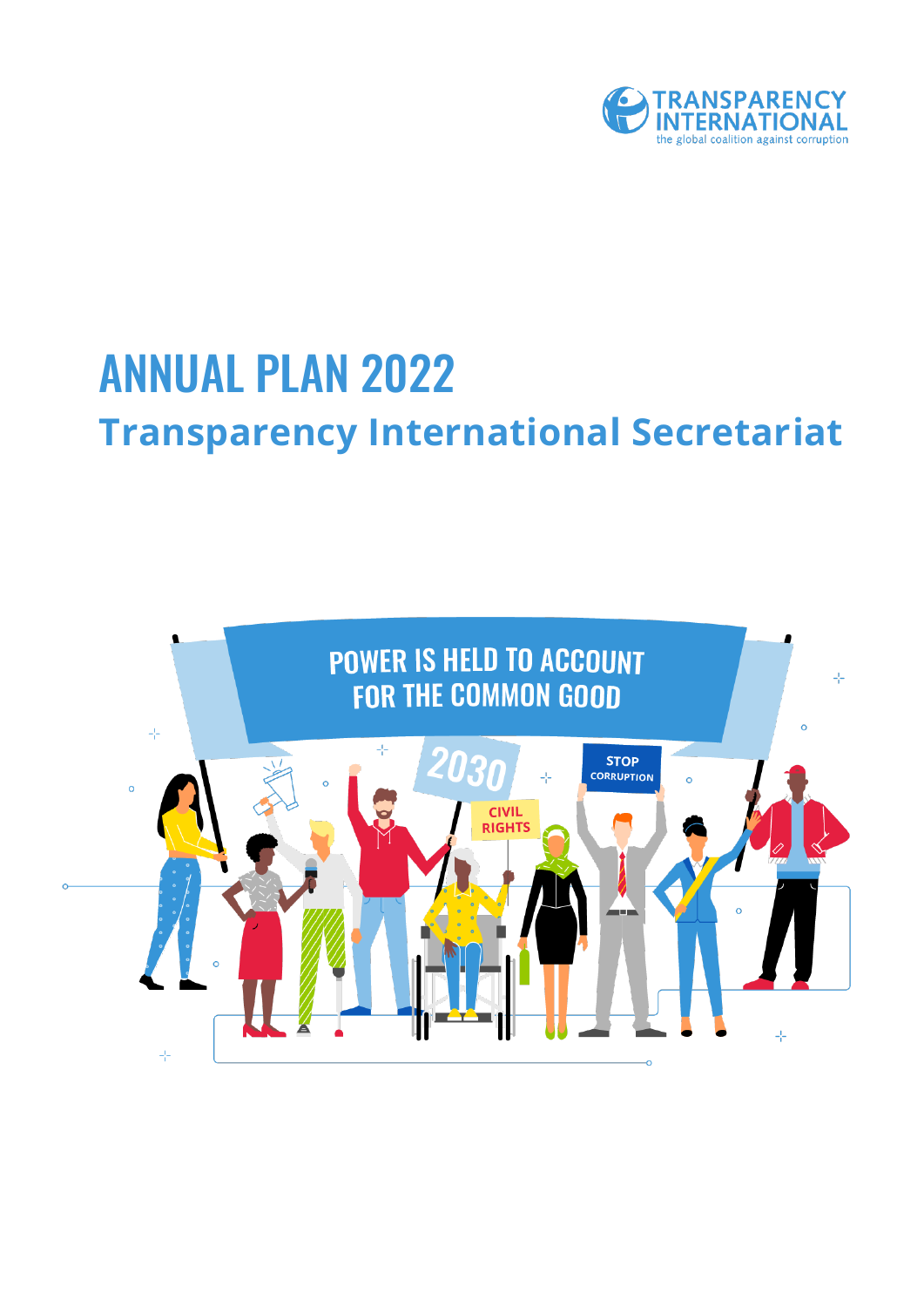Transparency International is a global movement with one vision: a world in which government, business, civil society and the daily lives of people are free of corruption. With more than 100 chapters worldwide and an international secretariat in Berlin, we are leading the fight against corruption to turn this vision into reality.

### **www.transparency.org**

#### **Annual Plan 2022**

Authors: Transparency International Secretariat

Cover Illustration: Magdalena Michalka / magdalenamichalka.de

Every effort has been made to verify the accuracy of the information contained in this report. All information was believed to be correct as of January 2022. Nevertheless, Transparency International cannot accept responsibility for the consequences of its use for other purposes or in other contexts.

2022 Transparency International. Except where otherwise noted, this work is licensed under CC BY-ND 4.0 DE. Quotation permitted. Please contact Transparency International - [copyright@transparency.org](mailto:copyright@transparency.org) regarding derivatives requests.

 $\textcircled{\scriptsize{\textcircled{\tiny{1}}}}$   $\textcircled{\scriptsize{\textcircled{\tiny{1}}}}$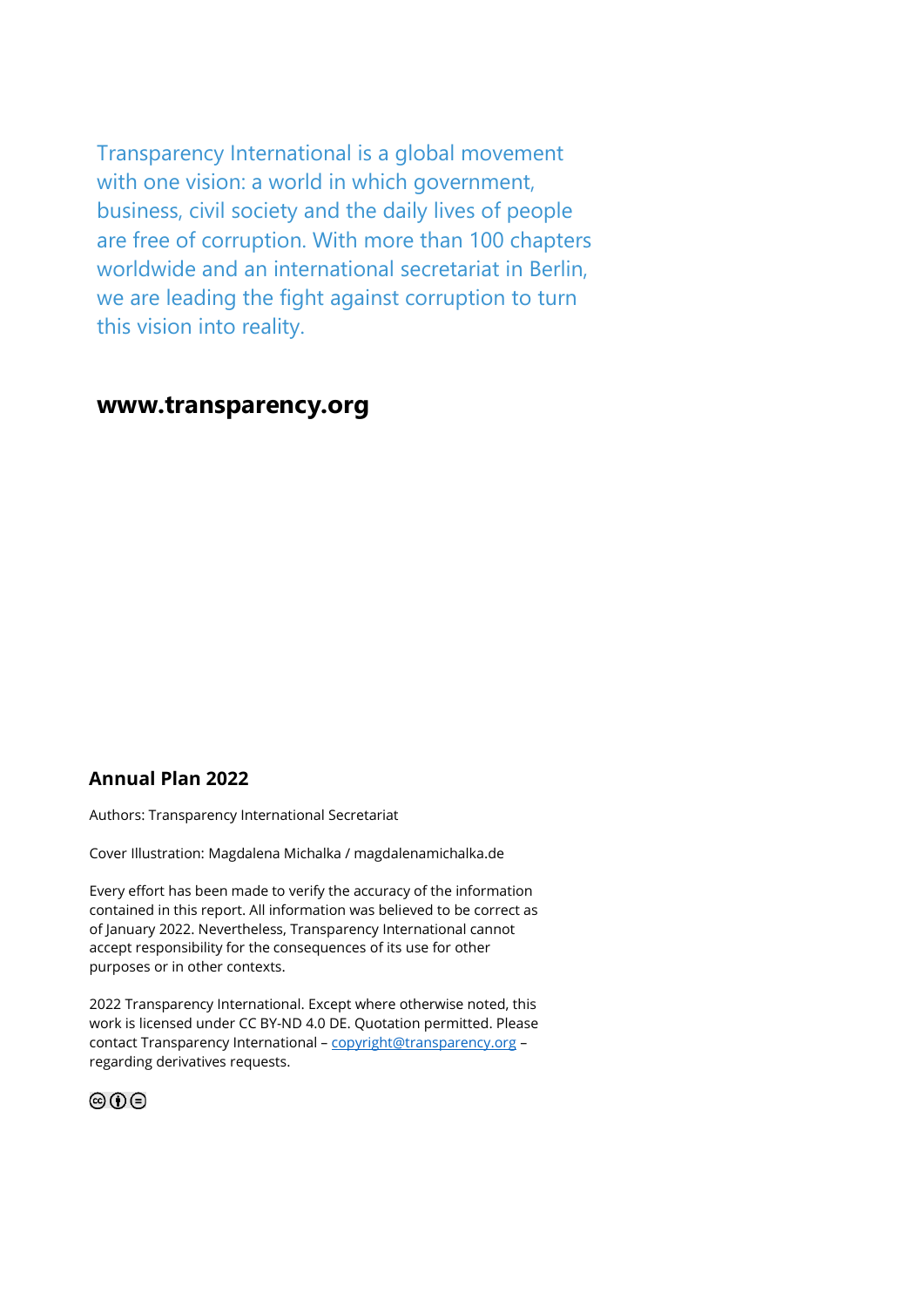# TABLE OF CONTENTS

| The Secretariat's Contribution to the Strategy  6 |  |
|---------------------------------------------------|--|
|                                                   |  |
|                                                   |  |
|                                                   |  |
|                                                   |  |
| Pursue Enforcement and Justice  10                |  |
| Expand Civic Space for Accountability  10         |  |
|                                                   |  |
|                                                   |  |
|                                                   |  |
| Connected Global and National Strategies 12       |  |
| Effective Coordination, Advocacy and Support  13  |  |
| Stronger Partnerships and Presence  13            |  |
|                                                   |  |
|                                                   |  |
|                                                   |  |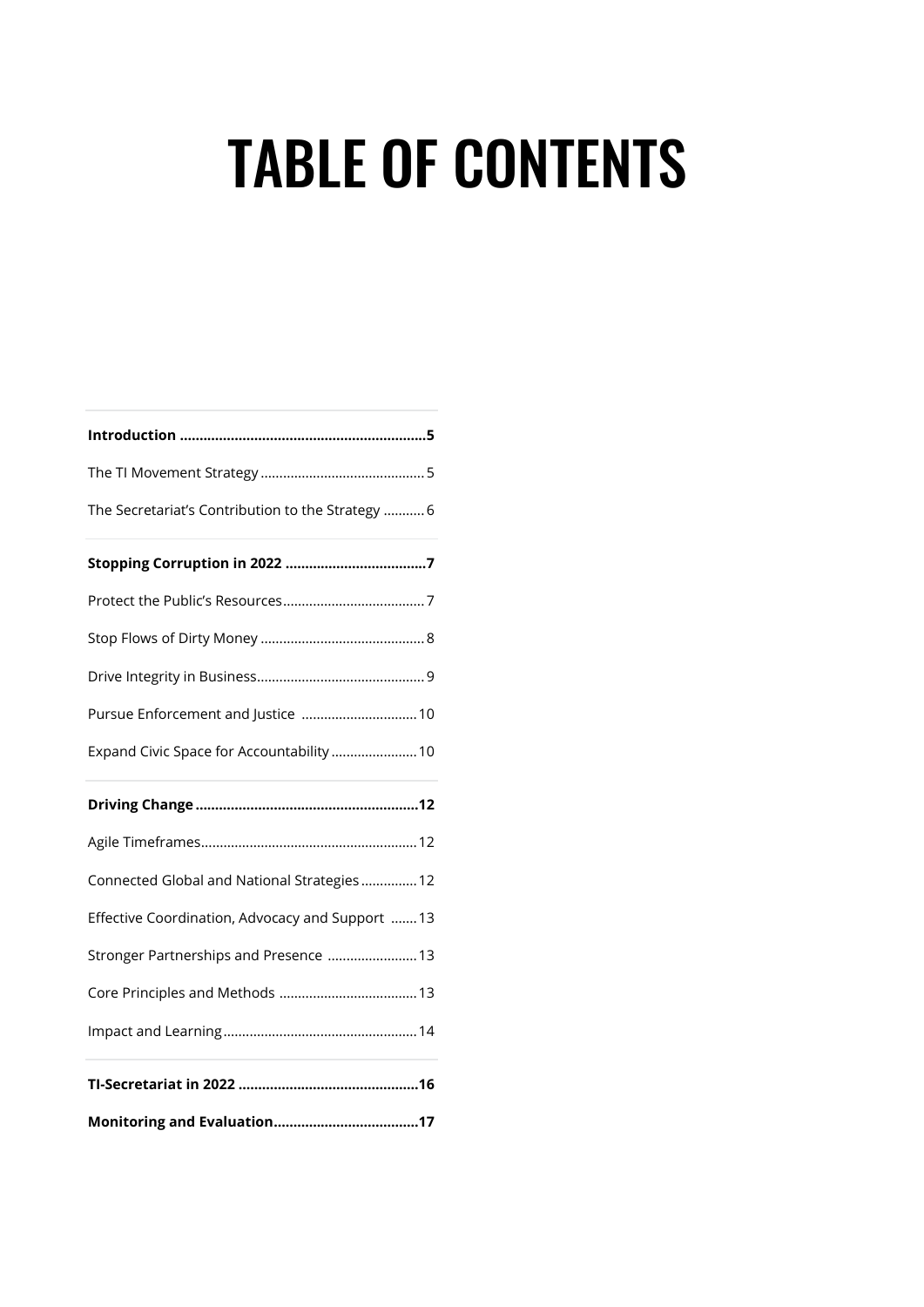# INTRODUCTION

<span id="page-3-0"></span>The TI-S Annual Plan summarises the most important areas of work for the Transparency International Secretariat (TI-S) in 2022. The Annual Plan serves several important purposes, including:

- enabling TI-S to set and adjust priorities throughout the year
- tracking progress and organisational performance
- providing a framework for the allocation of available resources
- creating a framework to allow staff and partners to learn from successes and failures, allowing us to capture and communicate impact

Ultimately, the plan outlines our approaches to servicing the TI movement and delivering on our strategic vision, while improving the efficiency and effectiveness of TI-S. In turn, the TI-S contributions allow the TI movement at large to achieve continued, sustainable and irreversible gains in ending corruption.

#### <span id="page-3-1"></span>THE TI MOVEMENT STRATEGY

*Holding Power to Account – A Global Strategy Against Corruption 2021-2030* sets out how our diverse movement – comprised of independent national chapters and affiliates in over 100 countries and the international secretariat – aims to contribute to a more positive future; a world in which power is held to account, for the common good.

*Holding Power to Account* draws on a wide and inclusive consultation process both inside and beyond TI, through which we evaluated our context, our organisation and our achievements. *Holding Power to Account* was endorsed by the Transparency International movement and Board of Directors in November 2020.

Based on the context for corruption, our understanding of how change happens and our experience of how to stop corruption, Transparency International is working toward three overarching goals for 2021-2030:

- **1. Checks and balances**: advance institutional checks and balances against the concentration of power
- **2. Enforcement**: accelerate the enforcement of anti-corruption standards for accountability
- **3. Social oversight**: activate social oversight to protect the common good

*Holding Power to Account* is a strategy by and for the Transparency International movement. All parts of the movement now contribute to *Holding Power to Account* – and we monitor and evaluate the contributions by all.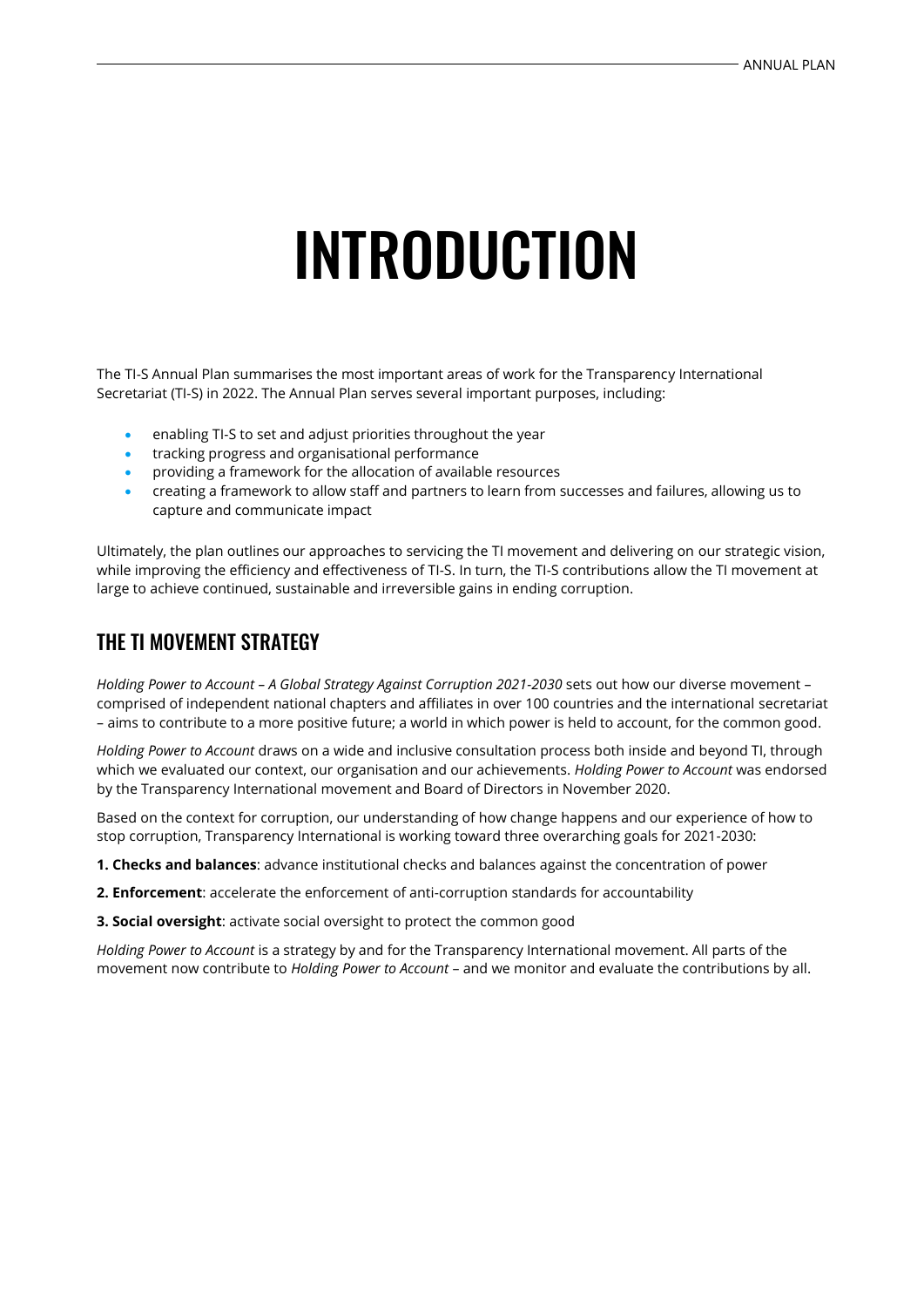# <span id="page-4-0"></span>THE SECRETARIAT'S CONTRIBUTION TO THE STRATEGY

Our work is guided by our [two-year Implementation Plan](https://images.transparencycdn.org/images/TI-S-Implementation-Plan-2021-2022.pdf) (2021-2022) which outlines our contribution to the [TI](https://www.transparency.org/en/the-organisation/our-strategy)  [Strategy 2030.](https://www.transparency.org/en/the-organisation/our-strategy) The Implementation Plan is complemented by our Road Map 2021-2022, which details the specific changes and indicators TI-S aims to achieve for the strategic objectives and commitments of the Implementation Plan. The Implementation Plan sets out how TI-S will contribute to *Holding Power to Account*, identifying six strategic objectives and six commitments that will enable us to be more flexible, innovative and adaptable.

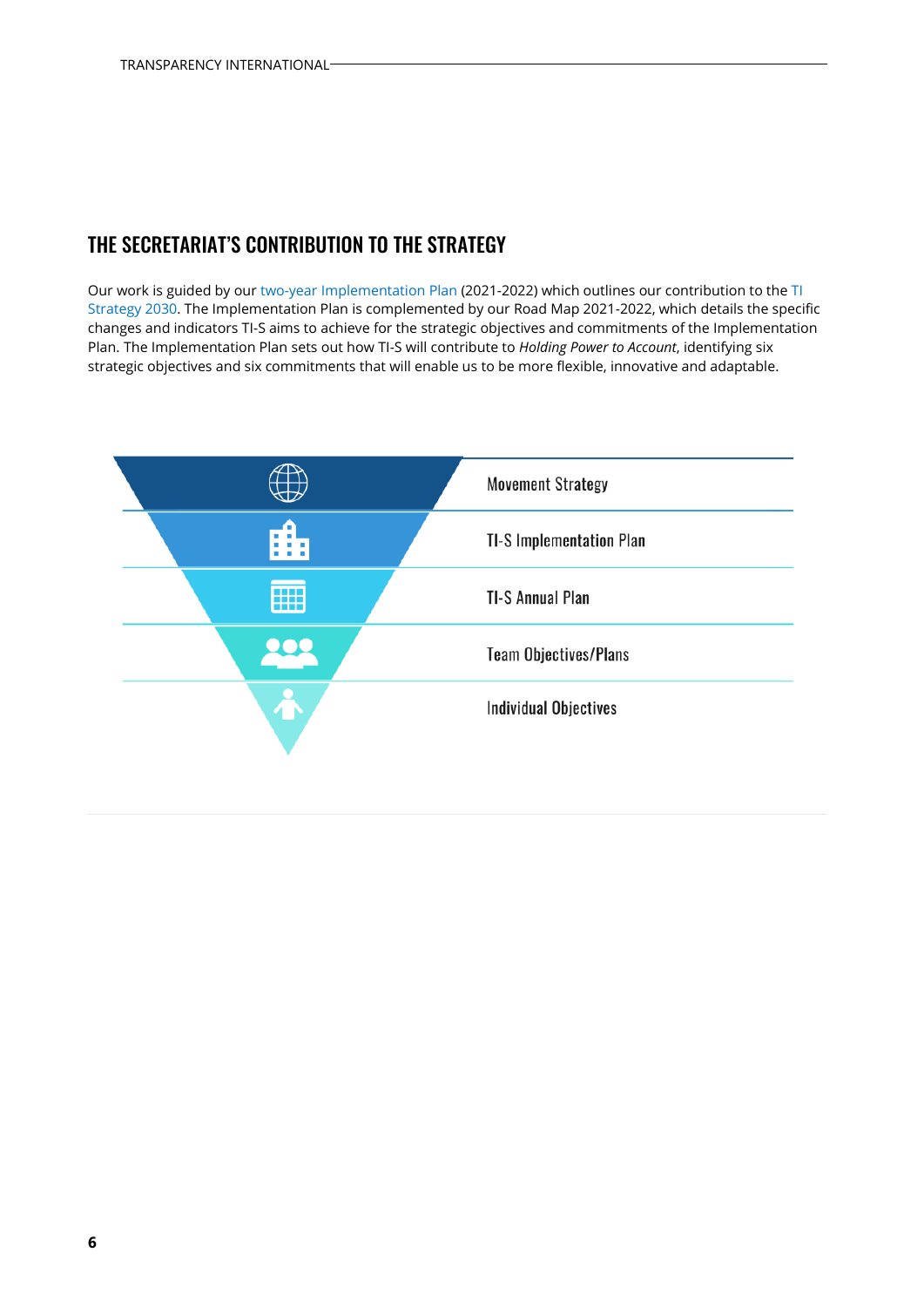# <span id="page-5-0"></span>STOPPING CORRUPTION

In 2022, TI will continue to bring its critical and constructive voice wherever there is a need for anti-corruption expertise, advocacy and action.

Through our initiatives and contributions to regional and global fora, alongside our support to chapters at the national level, we translate research into action, shape public discourse and advance the international anticorruption framework. We enhance rights and freedom for activists, constructively engage with business leaders who commit to shape business integrity and collaborate with investigative journalists and networks of legal experts to leverage breaking corruption stories to hold power to account.

From global processes, such as the implementation and monitoring of the Sustainable Development Goals, the G20, G7, the Conference of the States Parties to the UNCAC, the OECD Working Group on Bribery, the US Summit for Democracy, the Financial Action Task Force, the High-level Political Forum on Sustainable Development and national work on OGP action plans, Transparency International will play a key role in efforts to stop corruption around the world in 2022. We will advocate for the successful adoption, implementation and enforcement of international anti-corruption standards and promote business integrity at international fora such as the C20, B20, OECD, WEF/DAVOS and UNGC.

In 2022, we will organise the International Anti-Corruption Conference (IACC 2022) together with IACC Council and a government host (soon to be announced) where we will leverage our convening power to bring global movers and shakers to advance the discussions, partnerships and strategies in global fight against corruption. Through the IACC, we advance and foster new alliances with sectors and actors that are hard to reach or whose potential is untapped.

TI's work continues to be shaped and influenced by the current COVID-19 health and economic crisis and, as such, ensuring transparency and integrity in COVID-19 responses remain important, particularly in public procurement and basic services delivery. Moreover, whistleblowers, activists, journalists and others who speak up – including TI chapters – increasingly face retaliation due to restrictions on civic space that affect the operations of our movement and partners in more and more countries. We will continue to demand better protection and empowerment for anti-corruption activists and whistleblowers so that they can stand up for what is right, expose abuse of power, pursue civic rights and remedies, and trigger reform.

Other areas of focus include influencing standards and tackling issues related to climate governance integrity, aid transparency, illicit financial flows, beneficial ownership transparency, grand corruption impunity, asset recovery, foreign bribery enforcement, political integrity, and corruption, discrimination and marginalisation.

Concretely, TI-S will implement the following work:

#### <span id="page-5-1"></span>PROTECT THE PUBLIC'S RESOURCES

**2022 Outcome 1:** increased adoption of standards and mechanisms for independent oversight of public spending and contracting procedures by civil society in emergency-responses and critical investments.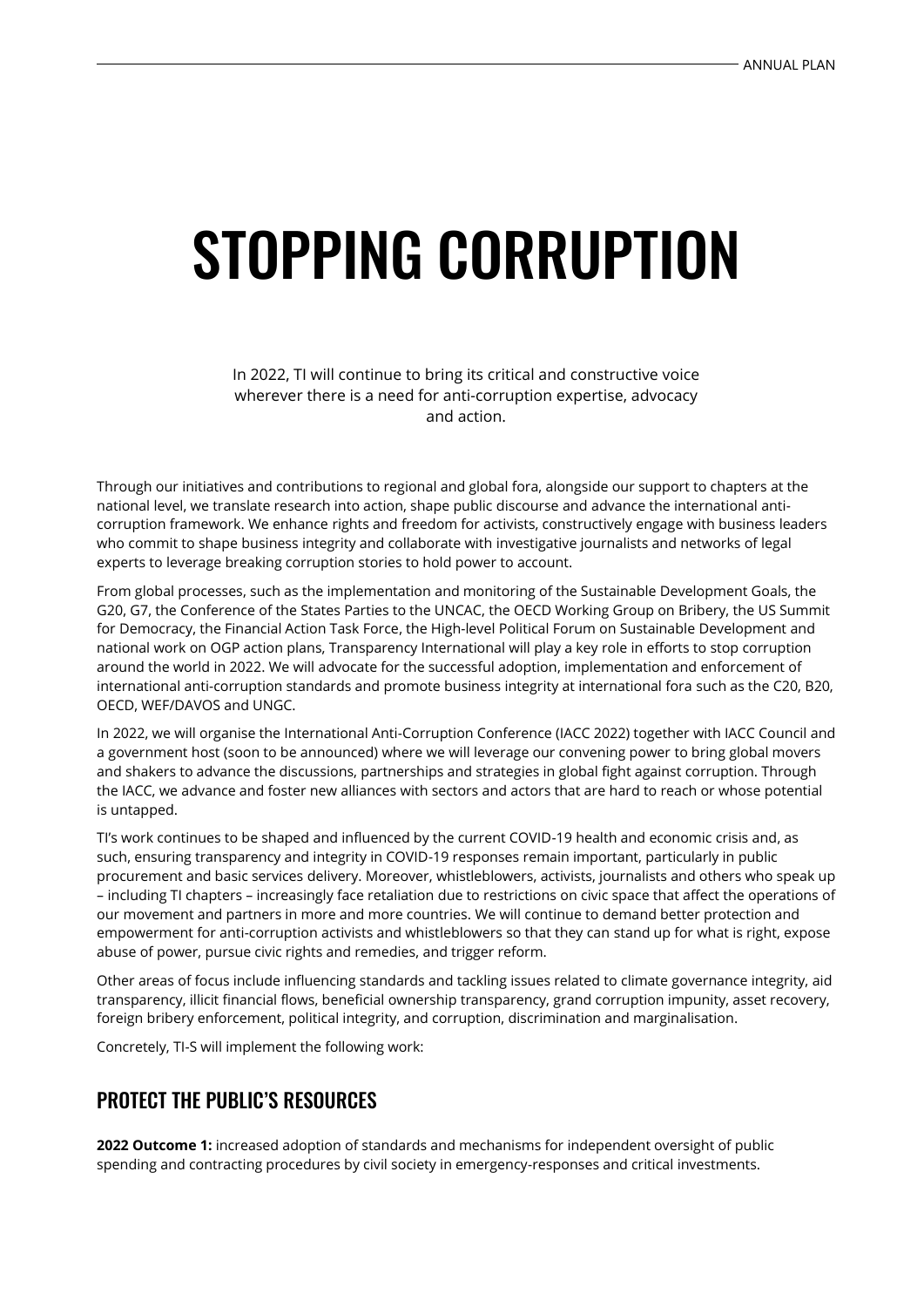- conduct global and national advocacy campaigns to ensure that public procurement related to COVID-19 is transparent and fair
- improve data and analysis on the transparent and accountable use of humanitarian relief funds in Lebanon and on the safeguard of recovery funds in Europe
- support national and global advocacy to elevate governance issues in climate debates and safeguard against corruption in climate finance delivery through participation at key national, regional and global climate finance fora and events
- advocate for civic monitoring tools, such as integrity pacts, and the strategic use of data to monitor public contracting, as well as the adoption of global standards, including the integrity pact global standard, and action frameworks to safeguard public funds and highlight corruption risks in procurement

**2022 Outcome 2:** improved availability, exchange and use of tools for people, communities, vulnerable groups, and competent authorities to identify and close loopholes, to track and safeguard public assets and resources.

- strengthen policy and practice to monitor transparency in aid supporting key sectors, with a focus on reconstruction aid efforts in Lebanon
- strengthen engagement of local civil society organisations to curb corruption at the municipal level in Lebanon
- launch an online Climate & Corruption Atlas to promote visibility and enhance the understanding of climate corruption cases
- create platforms to enable cross-country sharing of accountability and anti-corruption expertise among CSOs, and support CSOs to leverage these relationships to demand greater accountability for the use of public resources
- launch a new phase of programming on land and corruption in Africa towards ensuring that corruption practices in land administration and land deals are addressed, contributing to improved livelihoods of men and women in Africa
- increase understanding in independent monitoring organisations, using a published guide, on how to engage citizens in an integrity pact
- launch new programming to improve access to health and education services for groups at risk of discrimination in Africa, particularly women and girls

## <span id="page-6-0"></span>STOP FLOWS OF DIRTY MONFY

**2022 Outcome 1**: increased measures by governments and international organisations to tackle financial secrecy, particularly in major financial centres.

- develop and promote global and regional standards to tackle financial secrecy, particularly in the areas of beneficial ownership and investment migration programmes (golden visas)
- lead a global campaign to drive the successful adoption of stronger international standards to tackle financial secrecy and for their effective implementation by national governments
- support national chapters and partners, facilitating the exchange of tools, know-how and good practice to contribute to national and regional advocacy with decision-makers to close loopholes of the global financial system
- intensify collaboration with partners and relevant stakeholders (OGP, FATF) to advance TI's advocacy agenda around combatting illicit financial flows
- enhance our understanding of illicit financial flows from Africa and their impact and work with local partners to identify the main sources of illicit flows and destination countries and propose actionable policy recommendations to decision-makers at the national, regional and global levels
- build civil society knowledge and capacities on beneficial ownership transparency to better assess, evaluate and propose reforms of the applicable laws and regulations as well as ensure beneficial ownership data is used to uncover corruption and conflicts of interest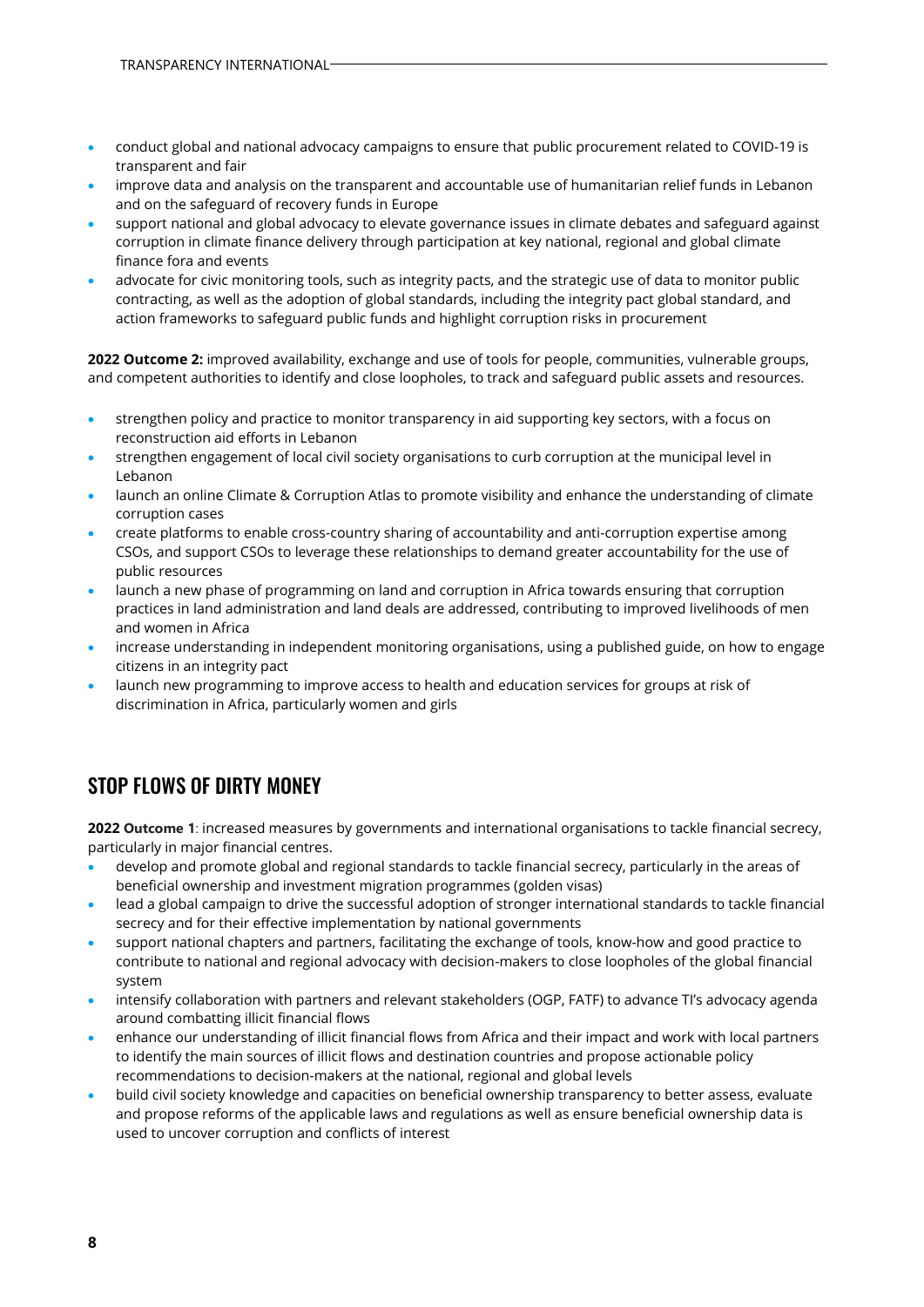**2022 Outcome 2**: increased exposure and enforcement actions by competent authorities against enablers of cross-border corruption at the global, regional and national levels.

- design research tools and assessments and produce case studies to identify and expose actors and networks engaged or facilitating corruption, including banks, lawyers, accountants, real estate agents and corporate service providers
- support journalistic investigations and case-based advocacy to expose enablers of corruption at the global, regional and national levels
- develop a new cross-border corruption cases database to enhance understanding of the main patterns and mechanisms used by the corrupt and professional enablers
- advocate for more robust standards on professional enablers, particularly targeting the US Summit for Democracy, FATF, discussions on the proposed EU anti-money laundering action plan, the G20, the G7, OGP, the UN and regional fora such as the African Union

#### SECURE INTEGRITY IN POLITICS

**2022 Outcome**: improved ability of integrity actors from governments and civil society to prevent, detect, expose and counter undue influence of private interests in elections, appointments, law-making, public contracting, spending and decision-making on laws and the use of public resources.

- support the movement to improve the capacities within governments and civil society to counter undue influence and increase accountability of elections, appointments, law-making and spending
- work alongside 22 TI chapters and their stakeholders from the EU, the Western Balkans region and Turkey to increase the evidence base on risks of breaches of integrity in high office and advocate stronger oversight and anti-corruption action in these countries
- create and upscale existing data-driven tools to detect political corruption risks in law-making and public spending in 16 EU countries
- prepare the ground for six national integrity system (NIS) assessments and the creation of national datasets on corruption cases in the Western Balkans and Turkey
- under the umbrella of the Global Integrity Monitor (GIM), engage 33 national chapters from the Americas, Asia and Africa in the conceptualisation of tools to enable the generation of money-in-politics data (the Clean Politics project), the detection of political corruption risks, and evidence to advocate stronger prevention (a global Integrity Watch). Together with OSCE/ODIHR, convene chapters from Europe and Central Asia region in the fourth bootcamp to further develop their knowledge on lobbying frameworks
- assess the performance of parliamentary actors in holding the government to account in multiple countries, and produce evidence that national CSOs can use to advocate for the enhancement of tools and mechanisms available for parliaments and other oversight institutions to effectively perform their functions
- increase the understanding of key regional and global stakeholders on the performance of open-data governance and availability for key political integrity issues namely: political finance, lobbying, asset and interest declarations, and public consultations worldwide (using results from the 2022 Global Data Barometer survey)
- provide on-demand technical support to national chapters on their domestic efforts to advocate regulatory reform and conduct monitoring initiatives on political integrity issues, based on the [TI Compilation of Political](https://transparencyinternational.sharepoint.com/:w:/r/Priorities/Shared%20Documents/Political%20Integrity%20Global%20-%20Docs/Draft%20TI%20Policy%20Recommendations%20and%20Conceptualisation/Draft%20Compilation%20Political%20Integrity%2025%20Oct%202020.docx?d=w0925f170ccbb4dc2bb5660182a593045&csf=1&web=1&e=C7Lid9)  [Integrity Policy Recommendations](https://transparencyinternational.sharepoint.com/:w:/r/Priorities/Shared%20Documents/Political%20Integrity%20Global%20-%20Docs/Draft%20TI%20Policy%20Recommendations%20and%20Conceptualisation/Draft%20Compilation%20Political%20Integrity%2025%20Oct%202020.docx?d=w0925f170ccbb4dc2bb5660182a593045&csf=1&web=1&e=C7Lid9)

#### <span id="page-7-0"></span>DRIVE INTEGRITY IN BUSINESS

**2022 Outcome:** improved implementation of integrity in business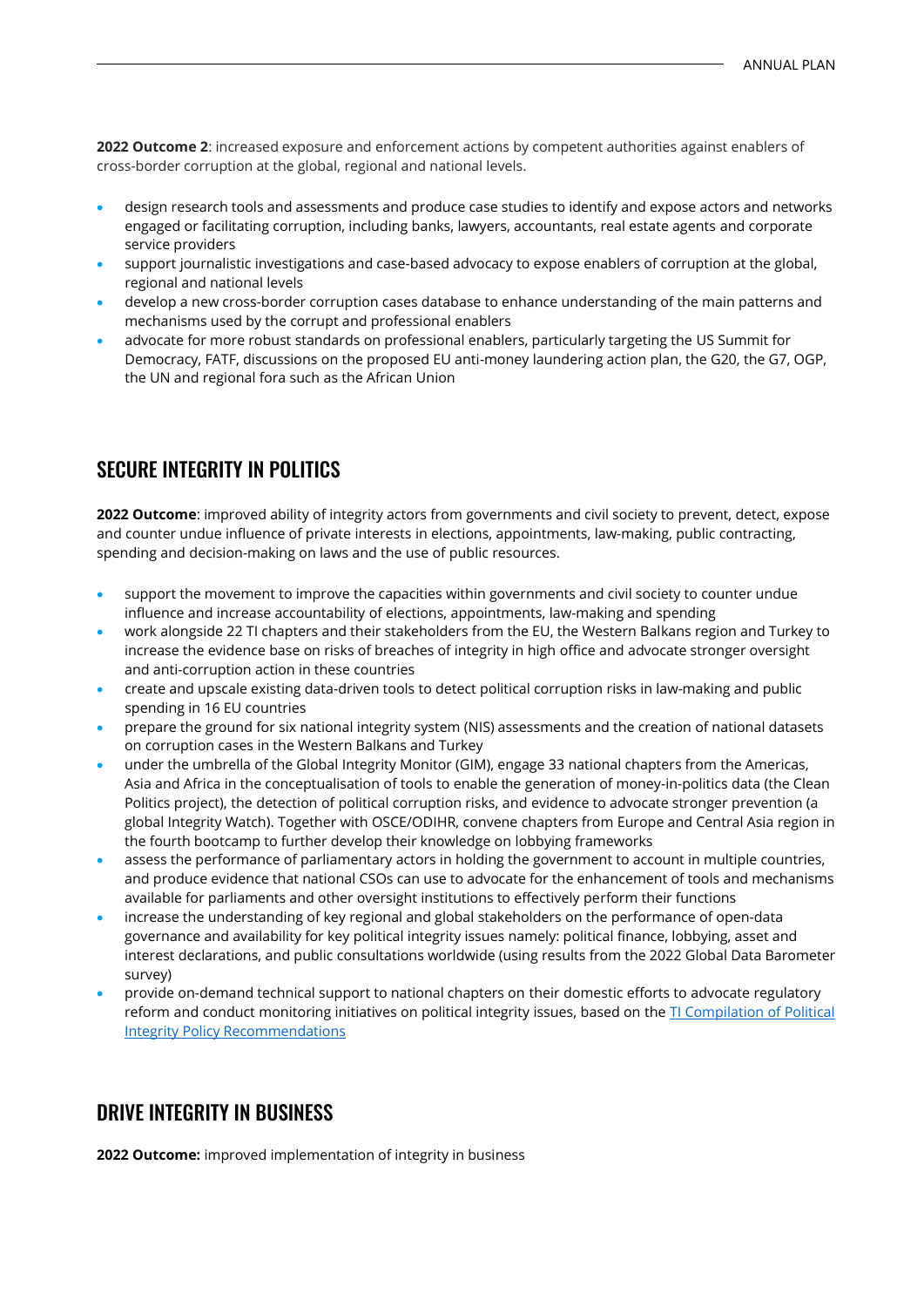- review and develop our business integrity work in line with the TI Strategy 2030 with the aim to ensure that we can focus on implementation and impact in our next strategic cycle that runs from 2023-2026
- leverage on expertise and existing activities in the movement with the aim to build capacity in the secretariat
- foster cooperation and engagement with Chapters including development of a global "Business Integrity Working Group"
- collaborate and constructively engage with businesses who are committed to responsible business conduct
- advocate for improved implementation of business integrity at global fora, particularly towards the B 20, G 20 as well as the US Summit for Democracy and other fora

#### <span id="page-8-0"></span>PURSUE ENFORCEMENT AND JUSTICE

**2022 Outcome 1**: strengthened mandate, capacity and effectiveness of authorities to prevent, detect and address corruption at the national level.

- deliver targeted national and global advocacy actions and campaigns in collaboration with chapters and other anti-corruption CSOs to push for anti-corruption reform, legal accountability and asset recovery based on investigative findings from our GACC programme
- monitor national anti-corruption commitments to hold countries accountable through tools such as the IACC Monitor

**2022 Outcome 2**: increased actions by criminal justice, regulatory or other relevant authorities against the corrupt across all regions.

- prepare and submit strategic legal cases to relevant authorities and support anti-corruption CSOs to pursue legal action in cases of money laundering, state capture and environmental crime
- support investigations and advance national and regional level strategic litigation related to COVID-19 and vaccines in Latin America supported by regional advocacy and legal advice centres (ALACs)

**2022 Outcome 3:** increased commitment by governments and international organisations to strengthen the international accountability framework to effectively address grand corruption and restitution to victims

- increase the recognition of victim's rights by governments and international organisations through active participation in events and OECD discourse, and a virtual round table on asset recovery with relevant stakeholders
- produce and spread recommendations on victims' redress and reparation mechanisms, build on and use relevant emerging cases and cooperate with other CSOs to increase clarity and understanding about harm to victims of corruption and avenues to bring claims for victims in selected jurisdictions
- advise international organisations on how to strengthen their anti-corruption work

## <span id="page-8-1"></span>EXPAND CIVIC SPACE FOR ACCOUNTABILITY

**2022 Outcome 1**: improved protection of, and support for, whistleblowers, activists and journalists at global, regional and national levels.

- provide support to the national chapters in the TI movement in managing risks and responding to fastemerging threats through incident response, tactical communication, advice and capacity building
- raise awareness of the importance of whistleblowing and push for the adoption of best practices in whistleblowing protection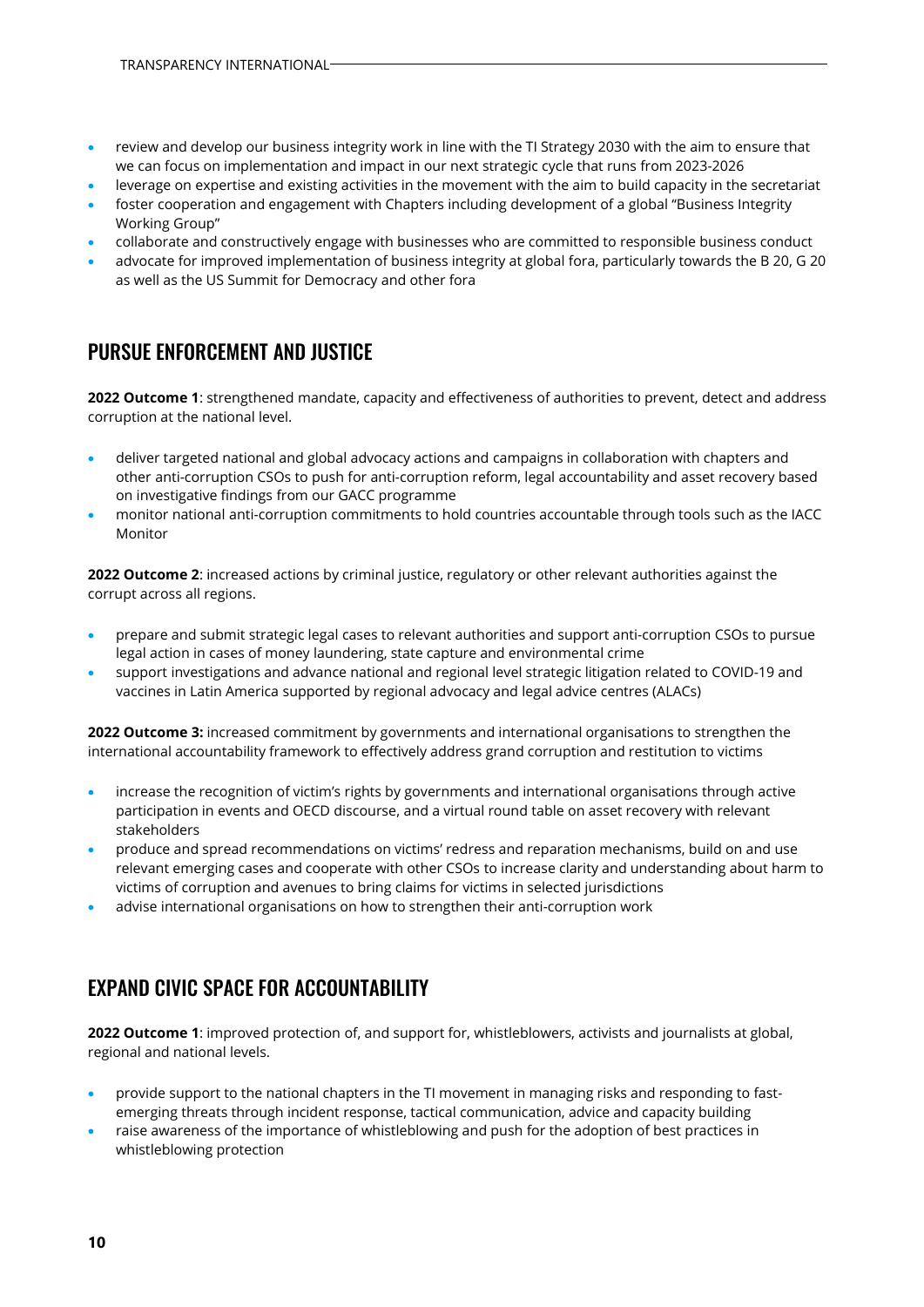• advocate for better protection of activists, civil society organisations and journalists at the international level, and support chapters in their advocacy efforts on these issues at the national level

**2022 Outcome 2**: increased opportunity and capacity of citizens to safely report corruption and demand accountability from powerholders at regional and national levels.

- build more conducive environments for citizens to report corruption and demand accountability
- increase awareness and operational capacity of our ALACs for victims and witnesses of corruption to report corruption and seek redress
- strengthen ALAC safety through the provision of training material, development and adoption of digital tools and enhanced data management
- expand civil society's capacity to hold government to account by developing tools and providing support for vertical accountability initiatives, and by delivering capacity building and mentoring to journalists working on transparency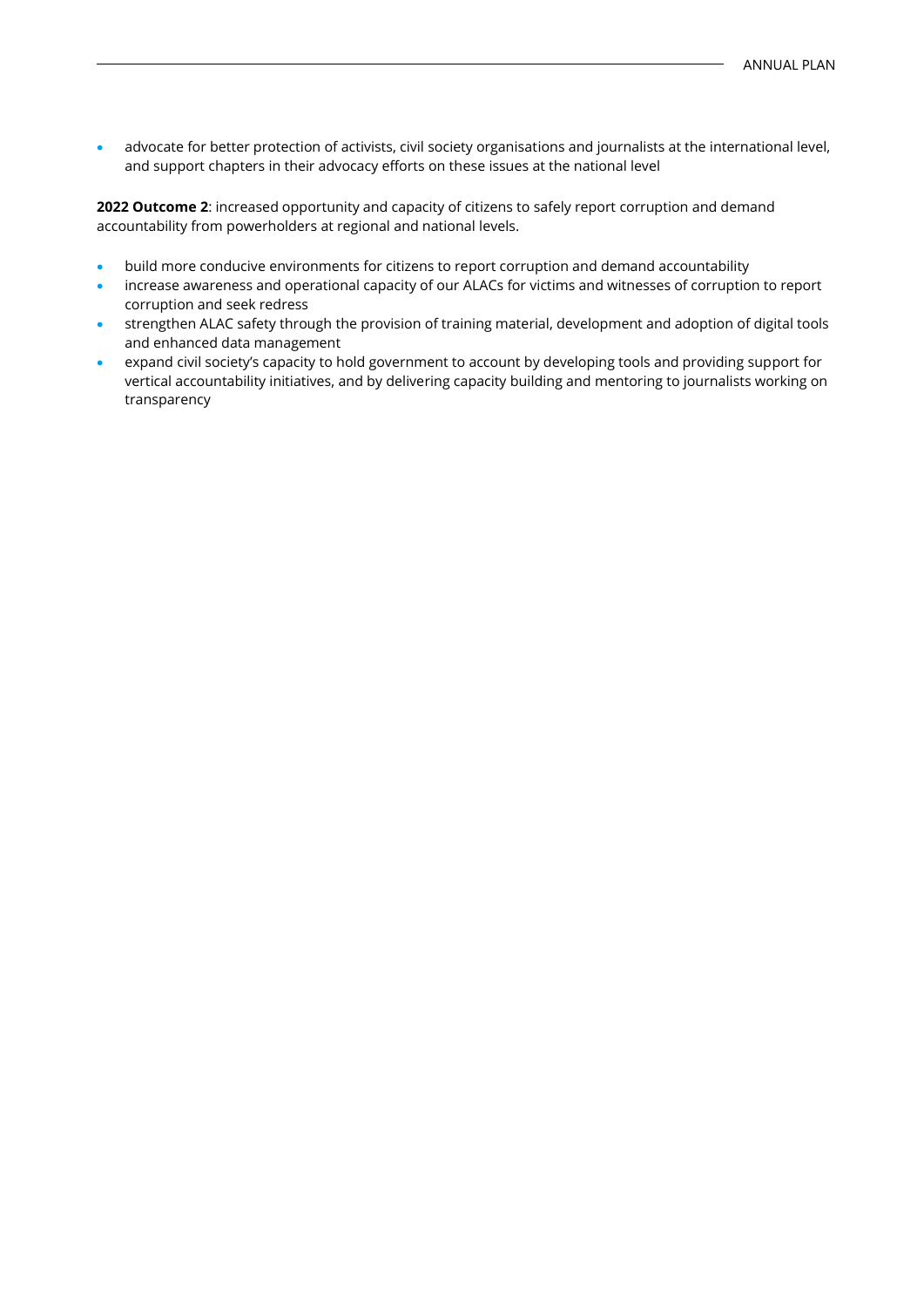# DRIVING CHANGE

<span id="page-10-0"></span>Drawing on experience, our first ten-year strategy means we will change how we operate. The events of 2020 and 2021 have re-emphasised that how we work, within our movement and in partnership with others, must continue to become more flexible, innovative and adaptable. Under *Holding Power to Account*, we will pursue our objectives by following six commitments. This section describes the TI-S contribution to these six commitments in 2022.

### <span id="page-10-1"></span>AGILE TIMEFRAMES

The TI-S Implementation Plan and Annual Planning follows the same cycles as the Strategy 2030. The first twoyear strategic cycle provides us with the opportunity to review, change and improve how we operate and prepare ourselves for the subsequent four-year cycles. In 2022, TI-S will coordinate a review process that will assess how the TI movement, including the TI Secretariat, has been implementing the TI Strategy 2030 in the first strategic cycle. The results of this review process will inform the movement priorities and ways of working from national to global levels for the second strategic cycle 2023-26.



## <span id="page-10-2"></span>CONNECTED GLOBAL AND NATIONAL STRATEGIES

In 2022, we will continue to promote a closer alignment of our movement's global, regional and national strategies. With the first strategic cycle coming to an end in 2022, the TI movement will engage in a participatory planning process for 2023-26 to identify key opportunities for global impact towards our seven strategic objectives. The Strategy Hub, the movement's online go-to-platform for turning our strategy into action, and the connected communities of practice will continue to grow and provide space for in-depth information exchange and mobilisation across the movement to support a collaborative implementation of TI's strategy 2030. At the level of the secretariat, we will continue aligning organisational processes and structures with our strategic goals – from organisational portfolio and performance management to communication and monitoring, evaluation and learning. In 2022, we will review and assess the implementation of our work during the first strategic cycle and use what has been learned as the basis to develop our TI-S Implementation Plan 2023-2026 for the second strategic cycle.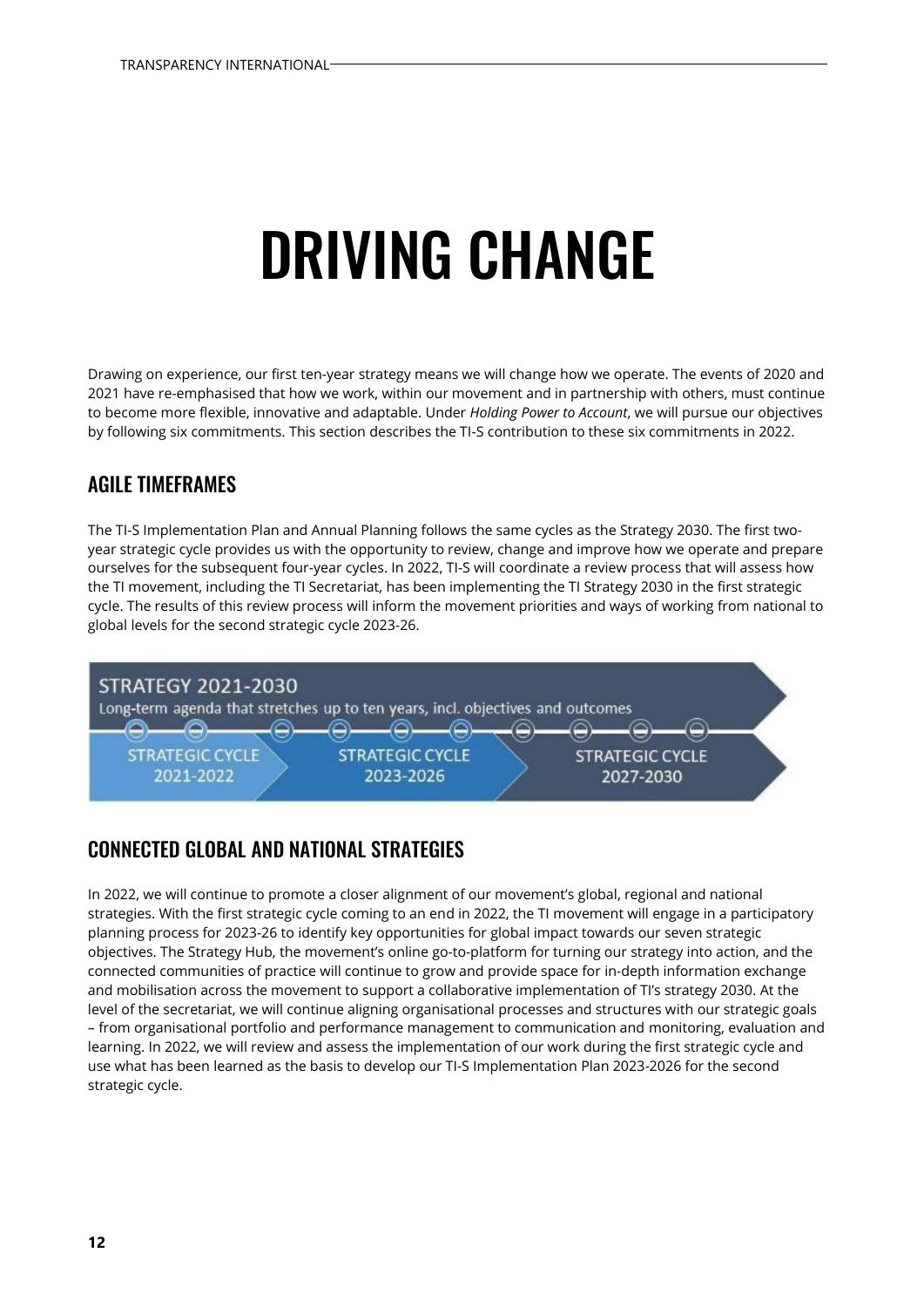### <span id="page-11-0"></span>EFFECTIVE COORDINATION, ADVOCACY AND SUPPORT

To enhance the impact of our advocacy efforts, all members of TI need to be active and operating to the best of their potential so that TI's comparative advantage, its global network, can effectively counter the corrupt systems we are aiming to disrupt. Coordination is essential for this. The secretariat will facilitate platforms and spaces where chapters and other members come together to deliberate, innovate, share and support each other. The spaces do not need to be secretariat led but facilitated by us to become reliable spaces of dialogue that allow spontaneous and legitimate leaderships to emerge from within. The Movement Summit 2022 will be the keystone of the movement's dialogue around the strategy and its progress, with several other spaces to be facilitated around specific strategic objectives, regions/sub-regions, and projects throughout the year. IT systems and updated policies are essential to advance in our aspirations.

### <span id="page-11-1"></span>STRONGER PARTNERSHIPS AND PRESENCE

To achieve our strategic objectives, it is imperative that we have a strong network around the globe and to focus our efforts on target countries and/or sub-regions. In 2022, we will work to expand and reinforce our presence in certain strategic locations where our investment has a higher potential for impact and where local efforts have a multiplier effect at the regional or global levels (such as in the USA). This will be achieved through a combination of approaches: modernising formal structures and processes, such as reviewing our global governance to allow for a wider array of options for TI's presence in new countries beyond the formal accreditation of chapters. We will update TI's policy on outreach to new countries (national contacts policy). We will conduct in-country visits and engagement with local actors and potential new partners (pending COVID-19 travel restrictions lift, otherwise we will advance moderately via video conferencing). We will also increase cooperation and partnerships at global, regional and national levels through the development of a conceptual framework for partnerships and coalitions, with actors that can bolster the work and impact in our seven strategic objectives.

#### <span id="page-11-2"></span>CORE PRINCIPLES AND METHODS

To ensure success, we will strengthen our most important ways of working. These include being

#### **Inclusive and Intersectional**

In 2022, we will continue to improve our structures, policies, capacity and mechanisms to become an inclusive organisation, including implementing processes and policies to mainstream and monitor inclusion and diversity in our programmes and operations. Inclusion and diversity will be increasingly mainstreamed into TI-S led programmes/projects, campaigns and communication by developing and implementing guidelines for mainstreaming gender and diversity in the design, implementation and evaluation of our projects and programmes. Building on the publication of our ground-breaking report on the links between corruption, gender and discrimination, we will work on addressing the knowledge gaps that have been identified and focus on the generation and dissemination of knowledge and evidence on the links between corruption, discrimination and marginalisation with a view to identifying patterns of discriminatory corruption and advocating solutions to the problem. We will build and sustain partnerships with organisations working on challenging gender and other forms of discrimination at the national, regional and global levels.

#### **Climate and Environment Conscious**

We will seek to improve our capacity and mechanisms to reduce our environmental footprint and ensure our actions are ecologically conscious by mainstreaming climate and environmental considerations into our programmes and projects, campaigns and communication. Concretely, we plan to conduct a carbon footprint assessment in 2022 for the time period of 2020 and publish our assessment online. We will finalise, approve and implement an update to the existing environmental code of conduct policy.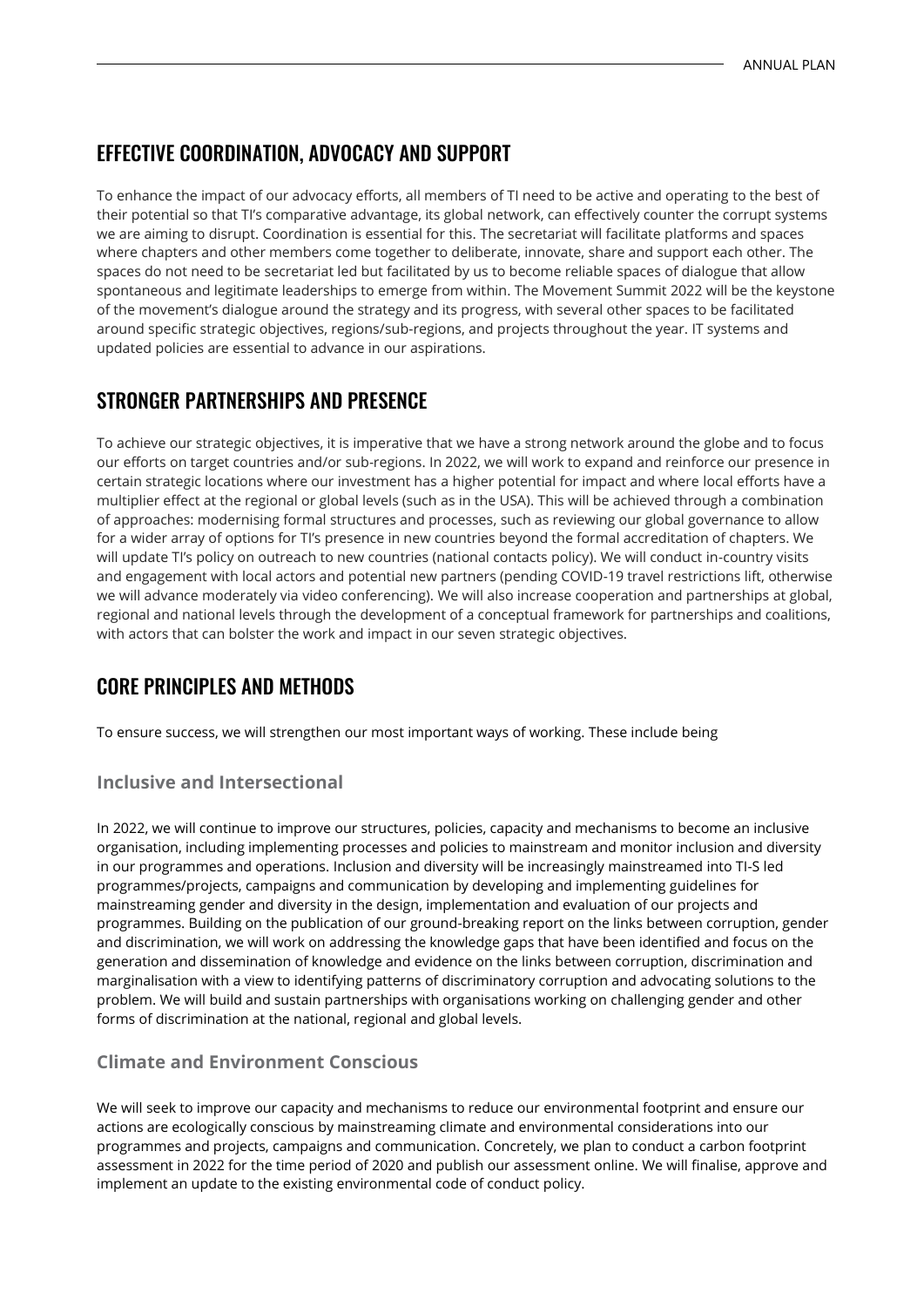#### **Evidence-based**

To support our secretariat and movement-wide strategic priorities, we must continue to generate and use policy relevant evidence. Our work in this area will focus on four major areas. First, we will put a particular emphasis on aligning our flagship products such as the Corruption Perceptions Index and the Global Corruption Barometer with our strategic priorities to generate the evidence to support our advocacy goals. We will use the evidence we generate strategically, through advocacy, innovative platforms and partnerships with peer organisations. Second, we will support policy position development by producing policy relevant papers and policy position through our Helpdesk and knowledge services. Third, we will contribute to the debate on designing new tools for measuring corruption in various international fora (UN Task Force on measuring corruption, G20, and so on), Finally, we will provide research support to the TI movement through multi-country projects to support the TI 2030 strategic objectives.

#### **Tech-savvy**

Technology is changing the landscape of corruption. New generations of technology such as machine learning, blockchain, crypto-currency and big data introduce new ways of fighting corruption as well as new ways of being corrupt. Transparency International needs to set and advocate for policies in those areas of new technology that maximises the benefit of those technologies while minimising the negative effect. The secretariat has a very limited capacity in terms of expertise in this area. The ambition for 2022 is to build that foundational capacity in the secretariat to give us a clearer understanding of our role as civil society advocates in the field of technology as we go into the next strategy cycle.

#### **Protective of our People**

We aim to strengthen security standards and practices while increasing the capacity of national chapters to manage risks effectively through the launch of the e-learning course developed in 2021. We will create or update existing tools and resources. Further, we will offer support to TI-S colleagues travelling to higher-risk countries. We will provide ad-hoc and on-demand support to help chapters review and establish security policies and protocols, as well as provide security consultations and incident response support. TI will seek to stabilise and better resource its security and safety functions. We will strengthen SAFE, digital security and regional advisory capacities to mitigate, prevent or respond to diverse security challenges faced by chapters across the movement.

#### **Ethical and Accountable**

We aim to foster a culture in which the organisation and those that represent it act with integrity, and enable a safe, secure and inclusive working environment for all. In 2022, we will continue to build on the foundations of the integrity system established in 2021. We will embed and strengthen the implementation of the integrity system at the secretariat and pave the way for the harmonisation of similar frameworks across the movement. Our work is organised around three areas this year: method and international standards, awareness and perception, and harmonisation dialogue with chapters.

#### <span id="page-12-0"></span>IMPACT AND LEARNING

In 2022, we will continue to roll out a coherent monitoring, evaluation and learning (MEL) framework designed to capture and demonstrate progress and impact towards our strategic objectives across different organisational levels, thematic areas, countries and regions. We will provide on-demand support, training and guidelines to our multi-country projects, programmes, TI-S teams and national chapters to streamline and mainstream MEL in their work. Participatory reviews and evaluations will enable and inform learning processes, strategic course corrections and contribution to the understanding of what works in the fight against corruption. In 2022, we will review the progress of the TI-S Implementation Plan during the first strategic cycle and roll out the strategy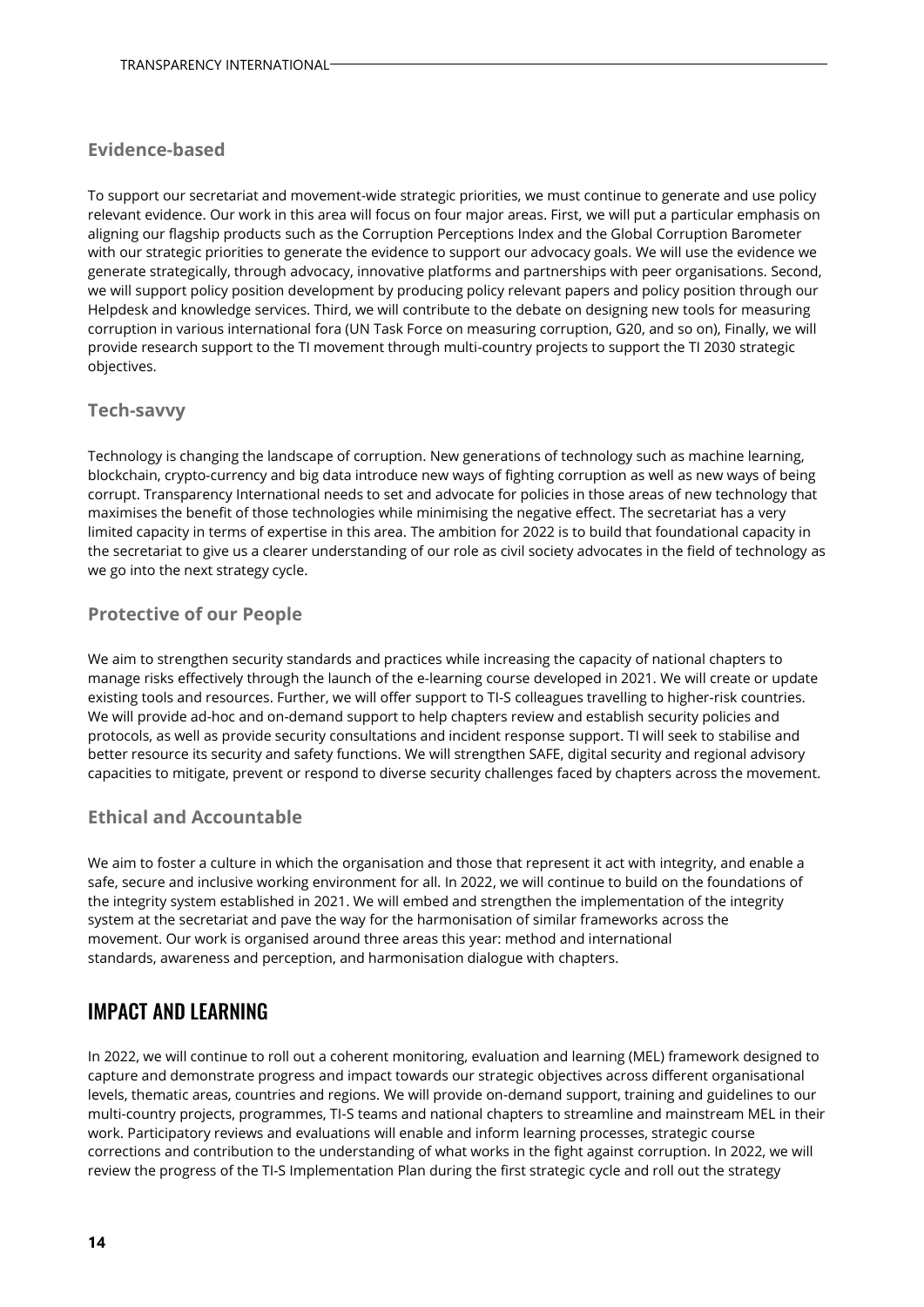monitoring at the movement level. A movement-wide planning process for the second strategic cycle will strengthen strategic alignment, joint action and ownership across the TI movement. We will standardise and align planning, monitoring and reporting processes through the launch and implementation of the MEL policy, as well as establish and improve processes, products and events that promote learning, with a focus on the management of MEL knowledge on the intranet and engagement in communities of practice.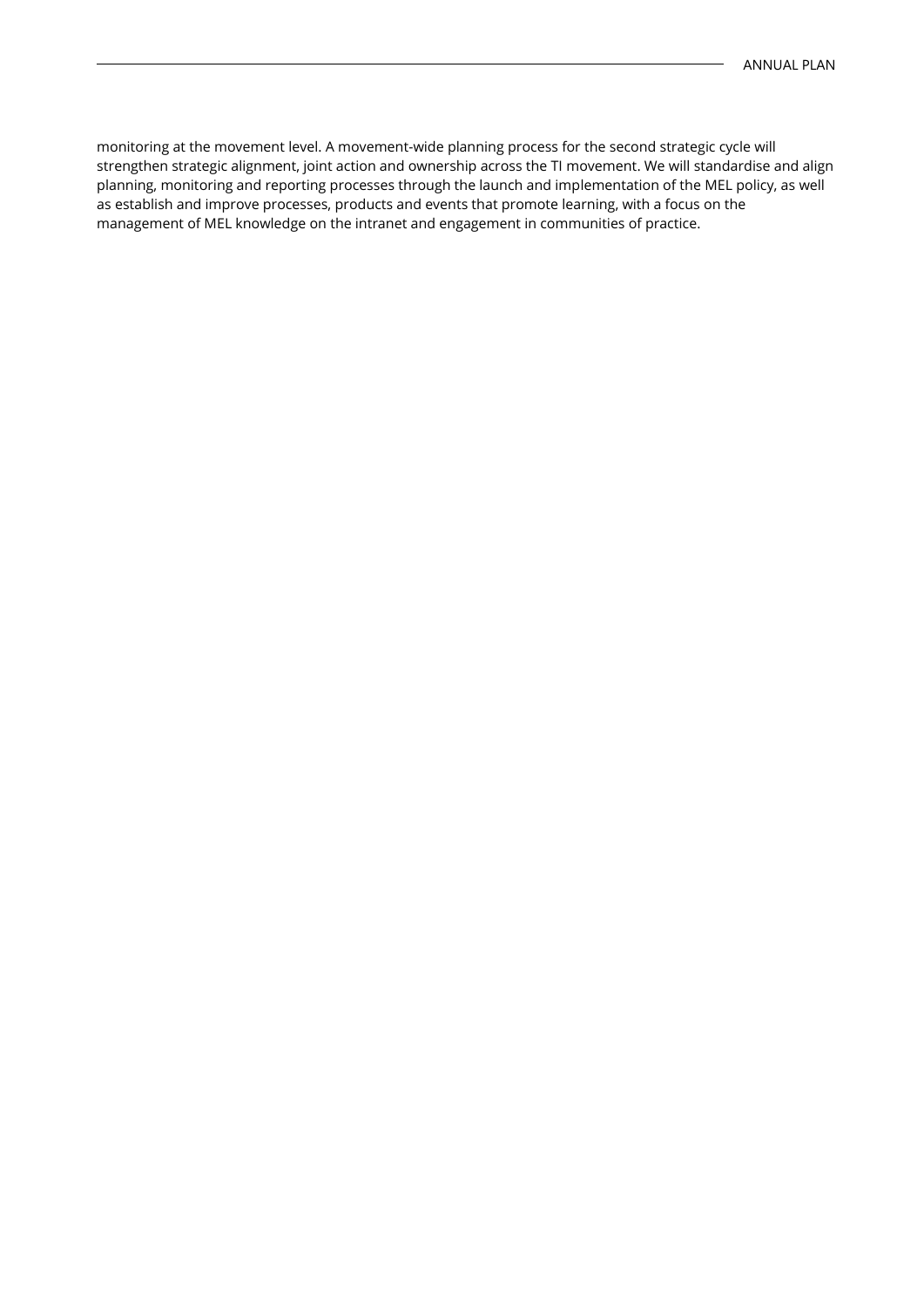# <span id="page-14-0"></span>TI-SECRETARIAT IN 2022

TI-S continues to transform and improve its processes and structure to be fit-for-purpose to collaborate with the movement in effectively delivering on our 2030 Strategy. Our pathway to impact and change is through advocacy that is based on evidence, as such as to strive to update our structure to become a more influential and advocacy driven secretariat. In 2022, we will solidify leadership and accountability for the progress towards each strategic objective, we will form a matrix organisation around our projects and address process, people, technology and culture at the same time and as the structure is put in place. Some key organisational developments and priorities in 2022 include:

- Set-up of a secretariat project management methodology will help us harmonise our terminology and standards for the delivery for our projects.
- Upskill the financial controlling function by expanding the range of tools available for strategic financial planning and monitoring. The focus areas will not only be in organisational sustainability but also project performance measurement. Some established processes will be streamlined to make controls more systematic and efficient.
- Improve collaboration and integration in the TI movement through updating processes and building capacity around it. This includes organising the Movement Summit and the Annual Membership Meeting, supporting the update of the TI Accreditation Policy and Agreements, developing a governance training module and support to the governance committee.
- Advance the HR framework by developing and starting to implement a new performance management process as well as review and update the most relevant policies like the gender and diversity policy.
- Connecting global and national strategies, including supporting needs-based capacity support for chapters. This includes providing tailored strategic planning and impact monitoring support to selected chapters, strengthening resilience to security situations and shrinking civic space, and mainstreaming intersectional and inclusive approaches into advisory support for chapters.
- Strengthen our advocacy impact through our campaigning and strategic communication, strengthen our engagement with key audiences in external platforms, highlight the voices of our diverse and intersectional movement and forming strong communities of practices that connect and share knowledge and experiences across our movement.
- Diversify and grow opportunities across all funding streams (bilateral and multilateral institutions, foundations, online fundraising, individual and corporate giving) and leverage international events such as the International Anti-Corruption Conference 2022 to raise the profile, visibility and partnerships with the TI movement. We will continue to collaborate closely with chapters to explore new funding opportunities and seek to renew and expand flexible, core funding partnerships in the lead up to the launch of TI's second strategic cycle.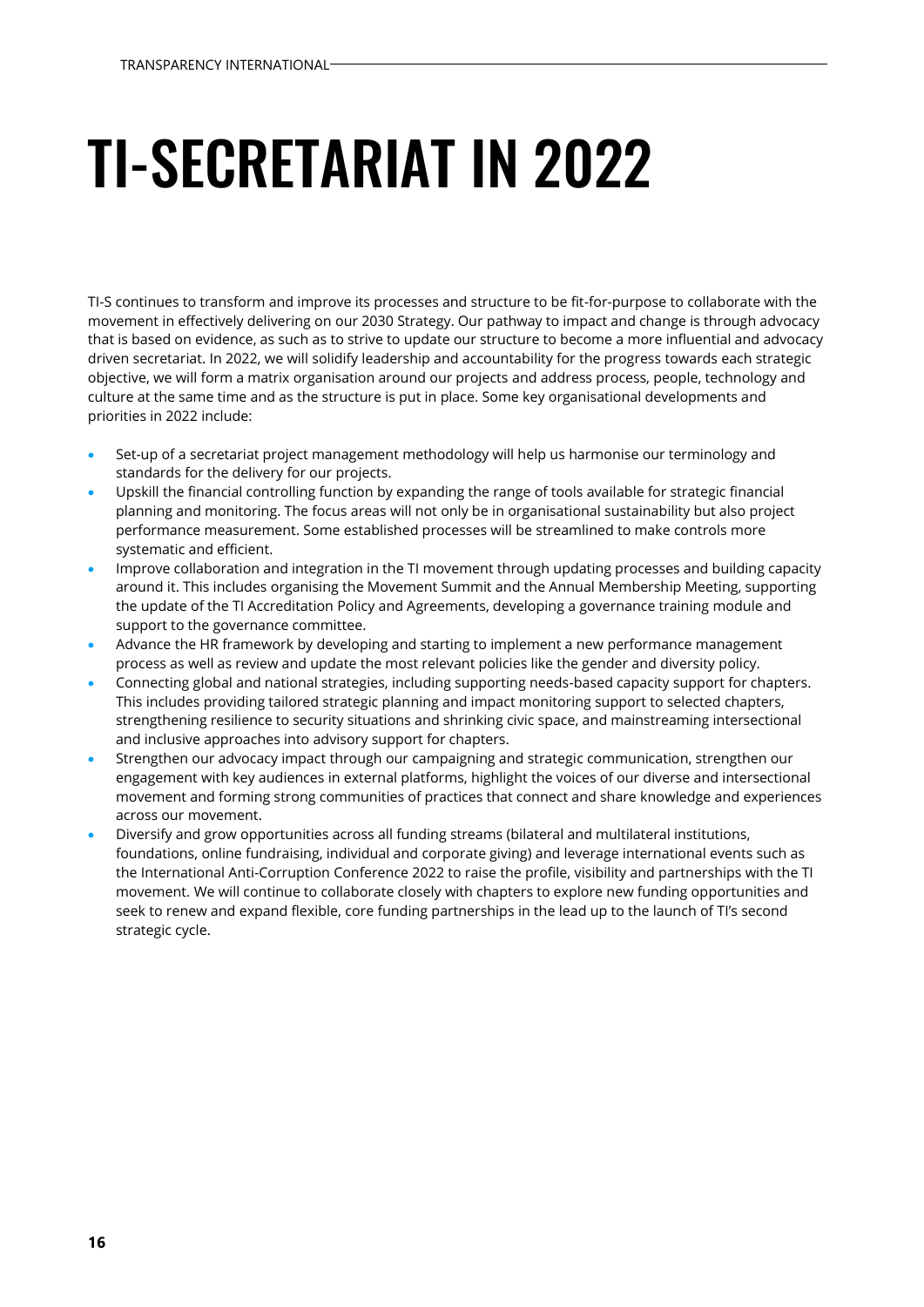# <span id="page-15-0"></span>MONITORING AND EVALUATION

To measure the progress and effectiveness of the TI-S Annual Plan, the secretariat will

- **implement a coherent MEL system** for TI-S and the movement
- **measure results and performance** against our 2022 goals and indicators in our TI-S bi-annual reporting system
- **produce an annual impact report** providing partners and stakeholders with an overview of highlights, achievements, challenges and reflections at the TI-S level
- **conduct evaluations and learning reviews** to ensure accountability and learning

Our planning and monitoring systems allow us to assess the progress made against our annual plan and to inform learning and accountability reports. The internal monitoring provides findings that are used to inform strategic decisions and improve programme design and implementation, improve allocation of resources by diverting funding from ineffective to effective interventions and ultimately to build knowledge of what works and what does not work in the fight against corruption.

We are committed to fully disclosing our monitoring and evaluation results to the public, making them available on our website and disseminating them as widely as possible.